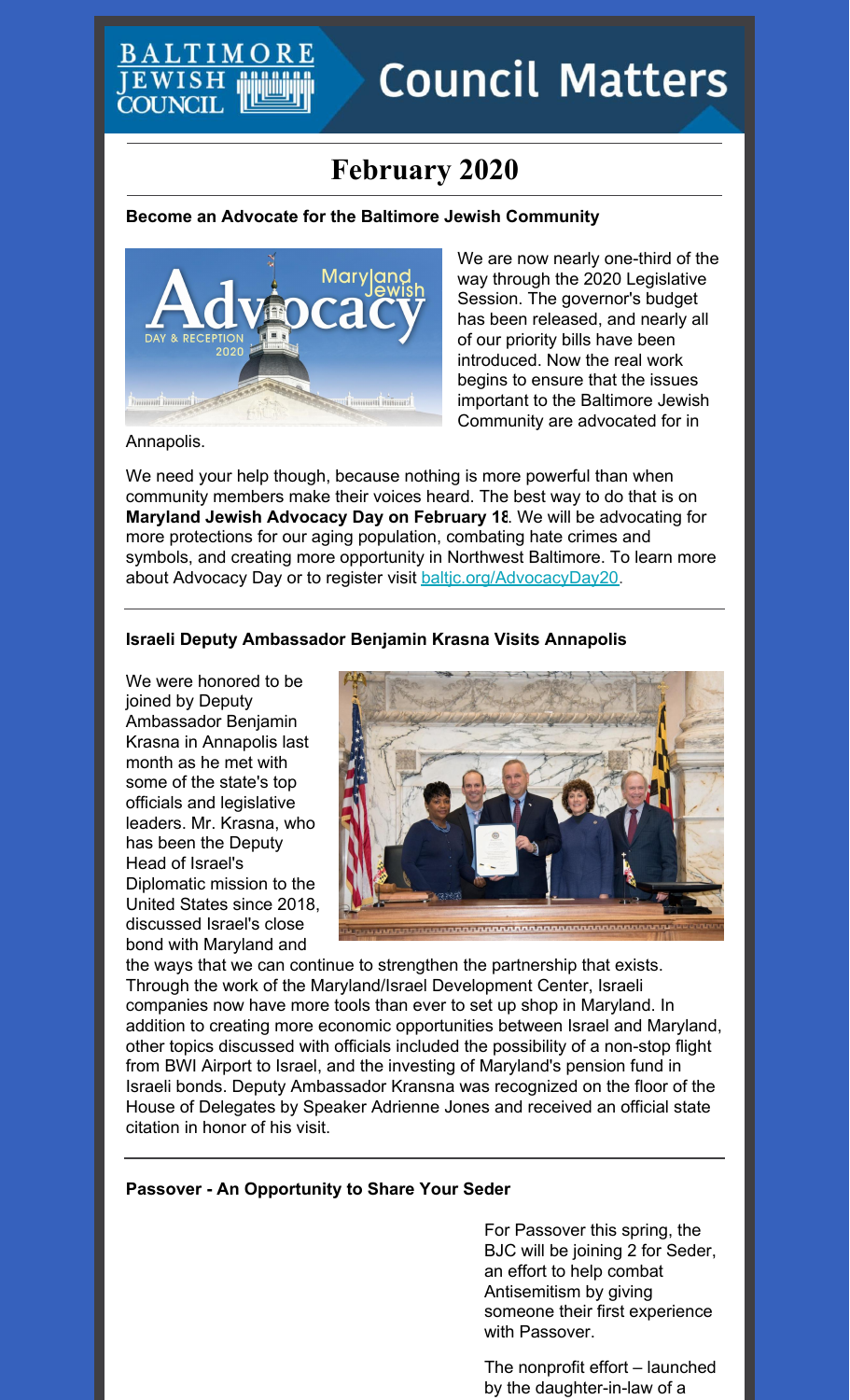

victim of the October 2018 Tree of Life attack – asks us to invite friends, neighbors, co-workers or others you know who have not experienced a Seder. Ask them to join your family Seder, or to join you at a community or synagogue Seder.

We will be sharing more information as we get closer to

Passover, but you may learn more about this effort: **[2forseder.org/](https://2forseder.org/)** 

#### **BJC Joins Other Faith Leaders and Elected Officials to Call for More Security Funding**



BJC Executive Director Howard Libit joined Sen. Chris Van Hollen, Sen. Ben Cardin, Congressman John Sarbanes, Archbishop William Lori, and leaders of our Jewish, Muslim and Christian communities to stand united against religious intolerance, hate and Antisemitism at an event on January 13. They also announced support for quadrupling funding for the federal Nonprofit Security Grant Program, which has provided millions of dollars of security grants to synagogues and other Jewish institutions.

#### **International Holocaust Remembrance Day**



BJC's Holocaust Remembrance Commission worked with Toby Ornstein and her Columbia Center for Theatrical Arts to co-sponsor the powerful, heart-rending program,